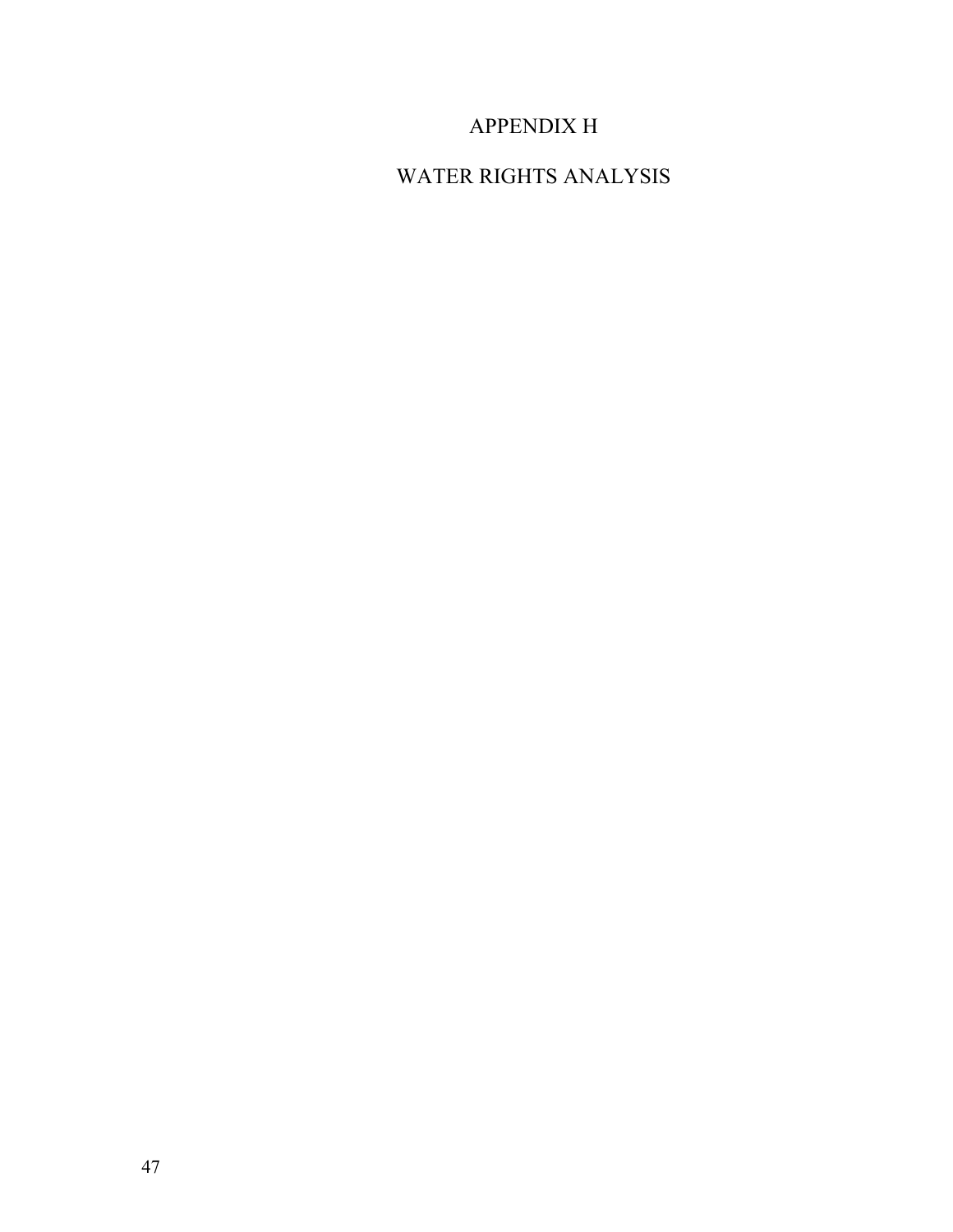

## MEMORANDUM

| To:   | Red Mountain Ranch Partnership, LLLP, Mervyn Lapin Revocable Trust |
|-------|--------------------------------------------------------------------|
| From: | Scott Grosscup                                                     |
| Date: | May 5, 2017                                                        |
| Re:   | Town of Eagle Water Rights Dedication                              |

Red Mountain Ranch Partnership will be applying to annex certain lands that it owns to the Town of Eagle. These lands consist of approximately 130.3 acres and are to the east of Town, between the Eagle River and U.S. Highway 6. Section 12.26.030 of the Town of Eagle's municipal code requires a land owner requesting annexation to the town to dedicate water rights to the Town.

We understand that the following water rights are appurtenant to the property to be annexed identified by name, case number of decree, adjudication date, appropriation date, total decreed amount and amount appurtenant to the property.

| Water Right                 | Case No. | Adj. Date  | App. Date   | Total Absolute (cfs) | Appurtenant |
|-----------------------------|----------|------------|-------------|----------------------|-------------|
|                             |          |            |             |                      | (cfs)       |
| Warren Ditch                | CA294    | 1889-12-17 | 1185-04-20  | 3.7                  | 0.261       |
| 1 <sup>st</sup> Enlargement | CA294    | 1889-12-17 | 1889-10-09  | 2.4                  | 0.170       |
| 2 <sup>nd</sup> Enlargement | CA294    | 1889-12-17 | 1889-10-09  | 1.6                  | 0.113       |
| 3rd Enlargement             | CA963    | 1936-10-03 | 1922-10-01  | 11.83                | 0.725       |
| 4 <sup>th</sup> Enlargement | CA1193   | 1958-07-23 | 1952-04-30  | 15.00                | 1.103       |
| <b>Wilkinson Ditch</b>      | CA294    | 1889-12-17 | 1887-110-30 | 3.104                | 0.263       |
| 1 <sup>st</sup> Enlargement | CA963    | 1936-10-3  | 1915-10-30  | 5.597                | 0.555       |
| Total                       |          |            |             | 43.231               | 3.19        |

Portions of the Warren Ditch and Wilkinson Ditch were changed and quantified in Cases No. 84CW310 and 84CW659, District Court, Water Division 5. Those cases quantified the historical use of these water rights on 242.6 acres. The historical consumptive use of the water rights is 1.73 acre feet of water per acre. The property to be annexed include approximately 17.83 acres of land that had been irrigated under the Warren Ditch and 4.52 acres irrigated under the Wilkinson Ditch that was quantified in Cases No. 84CW310 and 84CW659. At a consumptive use rate of 1.73 acre feet per acre for those acres identified in